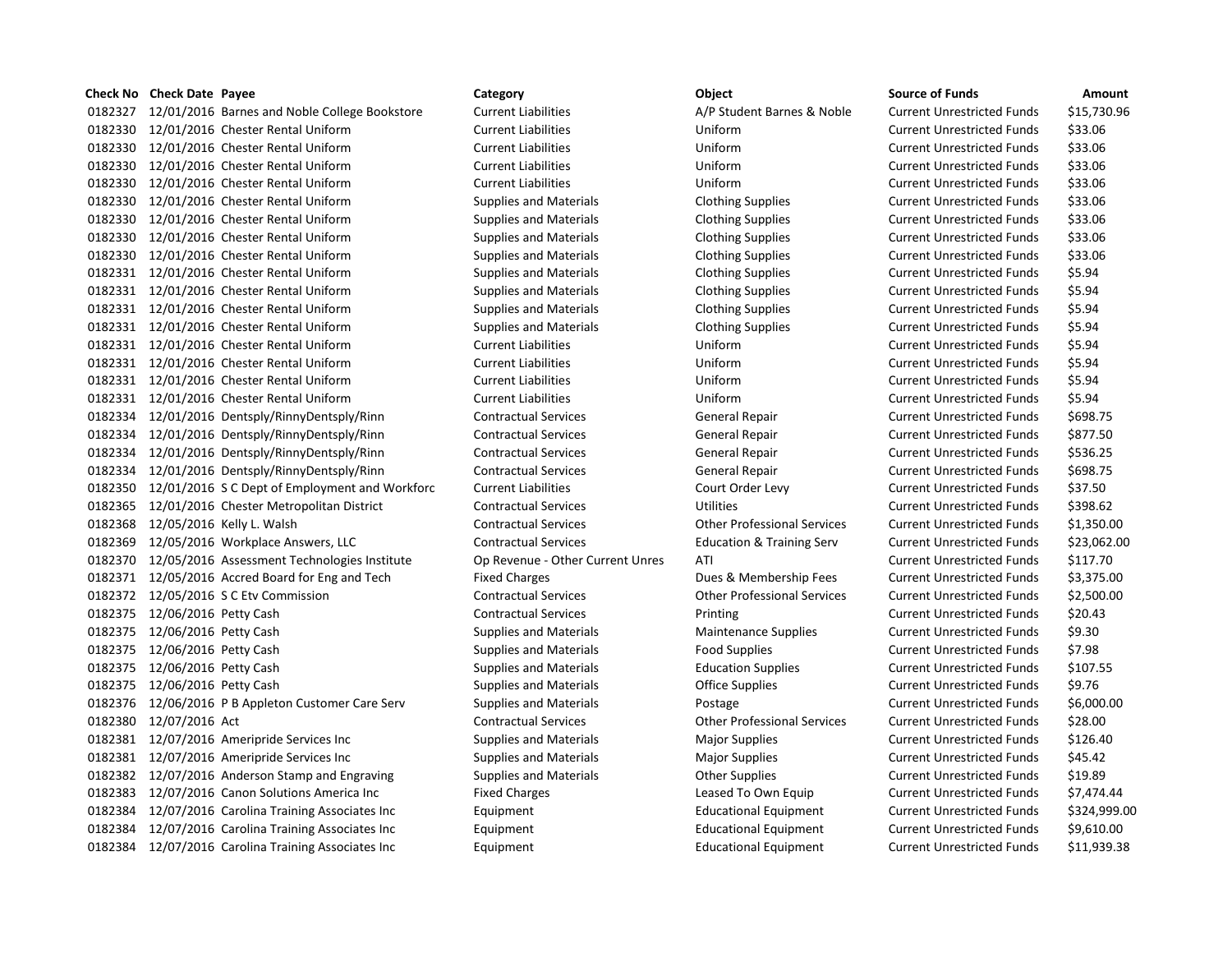## **Check No Check Date Payee Category Category Category Category Check No Check Date Source of Funds Amount**

 12/07/2016 Carolina Training Associates Inc Equipment Educational Equipment Current Unrestricted Funds \$0.00 12/07/2016 Carolina Training Associates Inc Equipment Educational Equipment Current Unrestricted Funds \$15,000.00 12/07/2016 Carolina Training Associates Inc Equipment Educational Equipment Current Unrestricted Funds \$3,000.00 12/07/2016 Carolina Training Associates Inc Equipment Educational Equipment Current Unrestricted Funds \$7,985.00 12/07/2016 Carolina Training Associates Inc Equipment Educational Equipment Current Unrestricted Funds \$11,176.01 0182385 12/07/2016 Chef's Catering The Supplies and Materials Food Supplies Current Unrestricted Funds \$1,171.82 0182385 12/07/2016 Chef's Catering The Supplies and Materials Theod Supplies Current Unrestricted Funds \$608.56 0182385 12/07/2016 Chef's Catering The Supplies and Materials Food Supplies Current Unrestricted Funds \$210.38 12/07/2016 Dade Paper and Bag Co Supplies and Materials Janitorial Supplies Current Unrestricted Funds \$305.85 0182386 12/07/2016 Dade Paper and Bag Co Supplies and Materials Janitorial Supplies Current Unrestricted Funds \$15.28 12/07/2016 Dade Paper and Bag Co Supplies and Materials Janitorial Supplies Current Unrestricted Funds \$2,202.12 0182386 12/07/2016 Dade Paper and Bag Co Supplies and Materials Janitorial Supplies Current Unrestricted Funds \$509.30 12/07/2016 Dade Paper and Bag Co Supplies and Materials Janitorial Supplies Current Unrestricted Funds \$313.93 12/07/2016 Ellucian Inc Contractual Services Other Professional Services Current Unrestricted Funds \$745.50 12/07/2016 The Equipment Room Supplies and Materials Clothing Supplies Current Unrestricted Funds \$125.28 12/07/2016 ESP Associates PA Permanent Improvements Fees, Arch, Eng & Other Unexpended Plant \$539.25 0182389 12/07/2016 ESP Associates PA **Permanent Improvements** Reimbursables Unexpended Plant \$30.30 12/07/2016 ESP Associates PA Permanent Improvements Fees, Arch, Eng & Other Master Plan \$2,700.00 12/07/2016 First Sun Eap Contractual Services Education & Training Serv Current Unrestricted Funds \$5,655.00 12/07/2016 Gateway Supply Company Contractual Services General Repair Current Unrestricted Funds \$78.40 0182391 12/07/2016 Gateway Supply Company Contractual Services General Repair Current Unrestricted Funds \$-1.47 12/07/2016 Johnson Controls Inc Contractual Services Other Contractual Services Current Unrestricted Funds \$562.88 12/07/2016 Mechanical Systems & Sevices, Inc Contractual Services Other Professional Services Current Unrestricted Funds \$2,871.00 12/07/2016 Mechanical Systems & Sevices, Inc Contractual Services Other Professional Services Current Unrestricted Funds \$3,279.00 0182394 12/07/2016 Melanie Rowe Catering Supplies and Materials Food Supplies Current Unrestricted Funds \$1,330.00 0182395 12/07/2016 Merus Refreshment Services Inc Supplies and Materials Food Supplies Current Unrestricted Funds 5276.11 12/07/2016 Mid-Carolina Ahec, Inc. Contractual Services Other Professional Services Current Unrestricted Funds \$48.00 12/07/2016 Mid-Carolina Ahec, Inc. Contractual Services Other Professional Services Current Unrestricted Funds \$52.00 12/07/2016 Mid-Carolina Ahec, Inc. Contractual Services Other Professional Services Current Unrestricted Funds \$32.00 0182397 12/07/2016 Ontario Investments, Inc. Fixed Charges Fixed Charges Rental Data Processing Equip Current Unrestricted Funds \$7,145.13 12/07/2016 Ontario Investments, Inc. Fixed Charges Rental Data Processing Equip Current Unrestricted Funds \$3,062.20 12/07/2016 Porter Paints Contractual Services General Repair Current Unrestricted Funds \$140.12 0182399 12/07/2016 Praxair Distribution Inc Supplies and Materials Education Supplies Current Unrestricted Funds \$171.71 0182400 12/07/2016 Recorded Books **Equipment** Equipment Library Books, Maps & Film Current Unrestricted Funds \$162.67 12/07/2016 Recorded Books Equipment Library Books, Maps & Film Current Unrestricted Funds \$16.99 12/07/2016 Recorded Books Equipment Library Books, Maps & Film Current Unrestricted Funds \$29.95 12/07/2016 Recorded Books Equipment Library Books, Maps & Film Current Unrestricted Funds \$2,881.17 0182400 12/07/2016 Recorded Books **Equipment** Equipment Library Books, Maps & Film Current Unrestricted Funds \$151.32 12/07/2016 Recorded Books Equipment Library Books, Maps & Film Current Unrestricted Funds \$68.17 12/07/2016 Recorded Books Equipment Library Books, Maps & Film Current Unrestricted Funds \$217.88 0182400 12/07/2016 Recorded Books **Equipment** Equipment Library Books, Maps & Film Current Unrestricted Funds \$164.44 0182400 12/07/2016 Recorded Books **Equipment** Equipment Library Books, Maps & Film Current Unrestricted Funds \$223.16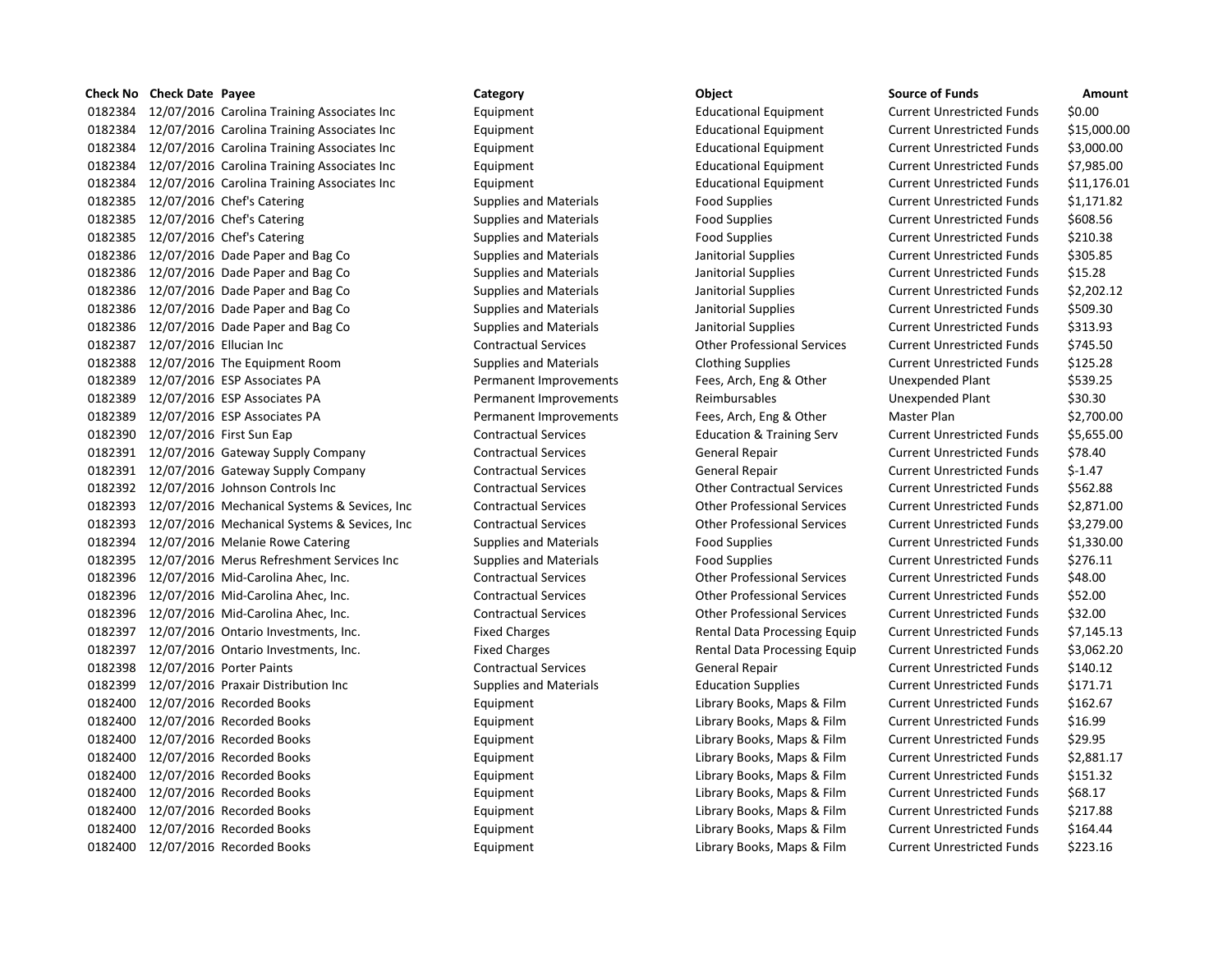# **Check No Check Date Payee Category Category Category Category Check No Check Date Source of Funds Amount** 0182401 12/07/2016 Simplex Grinnell Lp Contractual Services Other Professional Services Current Unrestricted Funds \$375.00 0182402 12/07/2016 Katherine R. Simpson Contractual Services Other Professional Services Current Unrestricted Funds \$1,975.00 0182403 12/07/2016 Snipes Supplies and Materials Janitorial Supplies Current Unrestricted Funds \$59.28 0182404 12/07/2016 Staffmark Contractual Services Other Contractual Services Current Unrestricted Funds \$522.59 0182404 12/07/2016 Staffmark Contractual Services Other Contractual Services Current Unrestricted Funds \$416.75 0182404 12/07/2016 Staffmark Contractual Services Other Contractual Services Current Unrestricted Funds \$293.20 0182404 12/07/2016 Staffmark Contractual Services Other Professional Services Current Unrestricted Funds \$293.20 0182404 12/07/2016 Staffmark Contractual Services Other Contractual Services Current Unrestricted Funds \$293.20 0182404 12/07/2016 Staffmark Contractual Services Other Professional Services Current Unrestricted Funds \$293.20 0182405 12/07/2016 Strata Information Group Inc. Contractual Services Other Professional Services Current Unrestricted Funds \$165.00 0182406 12/07/2016 Sysco Food Services of Charlotte Ll Supplies and Materials Food Supplies Current Unrestricted Funds \$1,102.88 0182406 12/07/2016 Sysco Food Services of Charlotte Ll Supplies and Materials Food Supplies Current Unrestricted Funds \$1,471.55 0182406 12/07/2016 Sysco Food Services of Charlotte Ll Supplies and Materials Food Supplies Current Unrestricted Funds \$62.95 0182406 12/07/2016 Sysco Food Services of Charlotte Ll Supplies and Materials Food Supplies Current Unrestricted Funds \$1,118.22 0182406 12/07/2016 Sysco Food Services of Charlotte Ll Supplies and Materials Food Supplies Current Unrestricted Funds \$840.09 0182406 12/07/2016 Sysco Food Services of Charlotte Ll Supplies and Materials Food Supplies Current Unrestricted Funds \$1,014.17 0182406 12/07/2016 Sysco Food Services of Charlotte Ll Supplies and Materials Food Supplies Current Unrestricted Funds \$-45.62 0182407 12/07/2016 Tapfin Contractual Services Other Professional Services Current Unrestricted Funds \$7,244.39 0182408 12/07/2016 Unifirst Corporation Contractual Services Other Professional Services Current Unrestricted Funds \$100.29 0182409 12/07/2016 Waiter's Choice Catering Supplies and Materials Food Supplies Current Unrestricted Funds \$131.91 0182409 12/07/2016 Waiter's Choice Catering Supplies and Materials Food Supplies Current Unrestricted Funds \$285.87 0182409 12/07/2016 Waiter's Choice Catering Supplies and Materials Food Supplies Current Unrestricted Funds \$285.87 0182409 12/07/2016 Waiter's Choice Catering Supplies and Materials Food Supplies Current Unrestricted Funds \$370.94 0182409 12/07/2016 Waiter's Choice Catering Supplies and Materials Food Supplies Current Unrestricted Funds \$164.26 0182410 12/07/2016 Waste Management of the Carolinas Contractual Services Utilities Utilities Current Unrestricted Funds \$288.58 0182411 12/07/2016 Xerox Corporation The Fixed Charges Charges Leased To Own Equip Current Unrestricted Funds \$732.70 0182411 12/07/2016 Xerox Corporation The Fixed Charges Current Unrestricted Funds 5641.19 0182412 12/07/2016 Chester County Sheriff's Office Att Contractual Services Current Unrestricted Funds 5987.50 0182413 12/08/2016 City Club of Rock Hill Fixed Charges Fixed Charges Dues & Membership Fees Current Unrestricted Funds \$58.33 0182414 12/08/2016 Trolleys, Inc Contractual Services Education & Training Serv Current Unrestricted Funds \$880.00 0182415 12/08/2016 York County Regional Chamber of Com Fixed Charges Dues & Membership Fees Current Unrestricted Funds \$100.00 0182417 12/08/2016 Chester Metropolitan District Contractual Services Utilities Current Unrestricted Funds \$75.43 0182419 12/08/2016 Office of Insurance Services Current Liabilities Current Liabilities Current Life Current Unrestricted Funds \$4,717.16 0182419 12/08/2016 Office of Insurance Services Current Liabilities Dep Life Insurance Current Unrestricted Funds \$99.00 0182419 12/08/2016 Office of Insurance Services Current Liabilities State Insurance Employee Current Unrestricted Funds \$189,748.68 0182419 12/08/2016 Office of Insurance Services Current Liabilities Supp Long Term Disability Current Unrestricted Funds \$1,891.02 0182419 12/08/2016 Office of Insurance Services Current Liabilities Dental Plus Employee Current Unrestricted Funds \$5,779.50 0182419 12/08/2016 Office of Insurance Services Current Liabilities State Vison Plan Current Unrestricted Funds \$2,116.10 0182419 12/08/2016 Office of Insurance Services Current Liabilities Current Liabilities Current Unrestricted Funds \$4,926.24 0182419 12/08/2016 Office of Insurance Services Current Liabilities Current Liabilities Current Unrestricted Funds \$760.00 0182421 12/08/2016 Sams Club Direct Supplies and Materials Food Supplies Current Unrestricted Funds \$86.84 0182421 12/08/2016 Sams Club Direct Supplies and Materials Food Supplies Current Unrestricted Funds \$195.02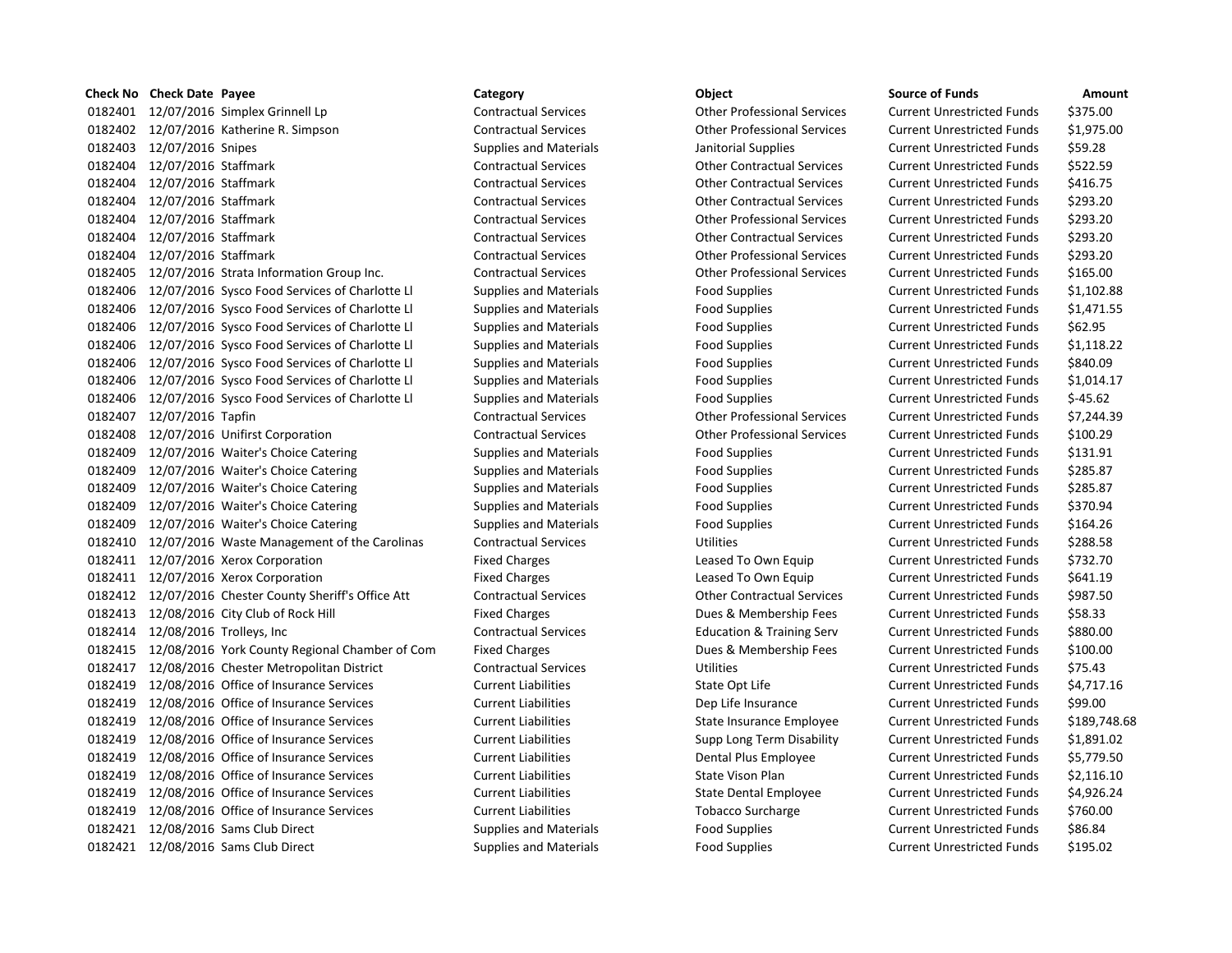# **Check No Check Date Payee Category Category Category Category Object Constanting Source of Source of Source of Source of Source of Source of Source of Source of Source of Source of Source of Source of Sour** 0182421 12/08/2016 Sams Club Direct Supplies and Materials Food Supplies Food Supplies Current Current Current Current Current Current Current Current Current Current Current Current Current Current Current Current Current 0182421 12/08/2016 Sams Club Direct Supplies and Materials Food Supplies Food Supplies Current Current Current C 0182421 12/08/2016 Sams Club Direct Supplies and Materials Food Supplies Food Supplies Current Current Current Cu 0182421 12/08/2016 Sams Club Direct Supplies and Materials Food Supplies Food Supplies Current Current Current Current Current Current Current Current Current Current Current Current Current Current Current Current Current 0182421 12/08/2016 Sams Club Direct Supplies and Materials Food Supplies Food Supplies Current Current Current Current Current Current Current Current Current Current Current Current Current Current Current Current Current 0182421 12/08/2016 Sams Club Direct Supplies and Materials Food Supplies Food Supplies Current Current Current Current Current Current Current Current Current Current Current Current Current Current Current Current Current 0182421 12/08/2016 Sams Club Direct Supplies and Materials Food Supplies Food Supplies Current Current Current Current Current Current Current Current Current Current Current Current Current Current Current Current Current 0182421 12/08/2016 Sams Club Direct Supplies and Materials Food Supplies Food Supplies Current Current Current C 0182422 12/08/2016 Assoc on Higher Educ and Disabiltiy Fixed Charges Dues & Membership Fees Current Unrestricted Funds \$520.00 0182423 12/08/2016 Cherry Tree, LLC Fixed Charges Fixed Charges Rent Non State Current Unrestricted Funds & Cu 0182424 12/08/2016 Good Folks of York County Supplies and Materials Other Supplies Current Current Current Current O 0182425 12/08/2016 Jrcert **Fixed Charges** Fixed Charges Dues & Membership Fees Current United Technical Action 0182426 12/08/2016 Surveillance, Resources, and Invest Op Revenue - Other Current Unres SRI 0182427 12/08/2016 York County Regional Chamber of Com Fixed Charges **Dues & Membership Fees** Current Unrestricted Funds \$5,700.000 0182428 12/08/2016 York Technical College Foundation Fixed Charges Rent Non State Current Current Current Current Cu 0182428 12/08/2016 York Technical College Foundation Fixed Charges Rent Non State Current Unrestricted Funds & 0182428 12/08/2016 York Technical College Foundation Fixed Charges Rent Non State Current Unrestricted Funds & 0182429 12/12/2016 American Airlines, Inc. Travel Compared Current Current Out of State Air Trans Current Current Current Current Out Out of State Air Trans Current Current Current Current Out Out Out of State Air Trans Cu 0182429 12/12/2016 American Airlines, Inc. Travel Compared Current Current Out of State Air Trans Current Current Current Current Out of State Air Trans Current Current Current Current Current Out of State Air Trans Curren 0182429 12/12/2016 American Airlines, Inc. Travel Current Current Current Out of State Air Trans Current Current Current Current Out Out of State Air Trans Current Current Current Current Out Out of State Air Trans Current 0182429 12/12/2016 American Airlines, Inc. Travel Compared Current Current Out of State Air Trans Current Current Current Current Out Out of State Air Trans Current Current Current Current Out Out Out of State Air Trans Cu 0182430 12/12/2016 Barnes and Noble College Bookstore Current Liabilities A/P College Barnes & Noble Current Cu 0182431 12/12/2016 Barnes and Noble College Bookstore Current Liabilities A/P College Barnes & Noble Current Liabilities 0182432 12/12/2016 Department of Administration Supplies and Materials Postage Postage Current One 0182435 12/12/2016 Surveillance, Resources, and Invest Op Revenue - Other Current Unres SRI 0182437 12/13/2016 Natl Assoc for Community College En Fixed Charges Dues & Membership Fees Current Current Cu 0182439 12/13/2016 ConferenceDirect LLC Travel Travel Current Out of State Lodging Current Unrestricted Funds & Current Current Out of State Lodging Current Current Current Current Current Out of State Lodging Current Curr 0182439 12/13/2016 ConferenceDirect LLC Travel Travel Current Current Out of State Lodging Current Current Cu 0182439 12/13/2016 ConferenceDirect LLC Travel Travel Current Current Out of State Lodging Current Cu 0182439 12/13/2016 ConferenceDirect LLC Travel Travel Current Current Out of State Lodging Current Cu 0182440 12/13/2016 Bridge Interpreting Service Contractual Services Contractual Services Current Unrestricted Funds \$4,000 Current Current Unrestricted Funds \$4,000 Current Professional Services Current Unrestricted Funds 0182440 12/13/2016 Bridge Interpreting Service Contractual Services Other Professional Services Current Unrestricted Funds \$4,620.00 0182440 12/13/2016 Bridge Interpreting Service Contractual Services Contractual Services Current Unrestrictes Cu 0182441 12/13/2016 Government Finance Officers Assoc Fixed Charges Current Pues & Membership Fees Cu 0182442 12/13/2016 Instructional Technology Council Travel Travel Current Current Out of State Registration Fees Cu 0182443 12/13/2016 Timothy N. Hartis Contractual Services Contractual Services Current Unrestricted Funds & Cu 0182444 12/14/2016 Adams Outdoor Advertising of Nc Contractual Services Advertising Advertising Current Current Cu 0182444 12/14/2016 Adams Outdoor Advertising of Nc Contractual Services Advertising Advertising Current Current Cu 0182444 12/14/2016 Adams Outdoor Advertising of Nc Contractual Services and Advertising Current Current Current Cu 0182445 12/14/2016 Anderson Stamp and Engraving Supplies and Materials Other Supplies Current Current Current Cu 0182446 12/14/2016 Jack L. Anthony, JR Contractual Services Other Professional Services Current Unrestricted Funds \$3,300.00 0182447 12/14/2016 Canon Solutions America Inc Fixed Charges Fixed Charges Rental Other Current Unrestricted Funds \$65.38

| ource of Funds             | Amount      |
|----------------------------|-------------|
| Current Unrestricted Funds | \$35.24     |
| urrent Unrestricted Funds: | \$199.32    |
| Current Unrestricted Funds | \$135.58    |
| Current Unrestricted Funds | \$-44.90    |
| Current Unrestricted Funds | \$13.36     |
| Current Unrestricted Funds | \$41.69     |
| Current Unrestricted Funds | \$79.01     |
| Current Unrestricted Funds | \$122.34    |
| Current Unrestricted Funds | \$520.00    |
| Current Unrestricted Funds | \$8,532.50  |
| Current Unrestricted Funds | \$1,000.00  |
| Current Unrestricted Funds | \$2,100.00  |
| Current Unrestricted Funds | \$109.00    |
| Current Unrestricted Funds | \$5,700.00  |
| Current Unrestricted Funds | \$1,666.66  |
| Current Unrestricted Funds | \$1,607.53  |
| Current Unrestricted Funds | \$3,082.37  |
| Current Unrestricted Funds | \$484.70    |
| Current Unrestricted Funds | \$115.00    |
| Current Unrestricted Funds | \$132.00    |
| Current Unrestricted Funds | \$524.70    |
| Current Unrestricted Funds | \$196.14    |
| urrent Unrestricted Funds: | \$694.58    |
| Current Unrestricted Funds | \$33.75     |
| Current Unrestricted Funds | \$327.00    |
| Current Unrestricted Funds | \$750.00    |
| Current Unrestricted Funds | \$1,156.50  |
| Current Unrestricted Funds | \$1,156.50  |
| Current Unrestricted Funds | \$1,156.50  |
| Current Unrestricted Funds | \$1,156.50  |
| Current Unrestricted Funds | \$4,042.50  |
| Current Unrestricted Funds | \$4,620.00  |
| Current Unrestricted Funds | \$3,245.00  |
| Current Unrestricted Funds | \$435.00    |
| Current Unrestricted Funds | \$600.00    |
| Current Unrestricted Funds | \$325.00    |
| Current Unrestricted Funds | \$10,350.00 |
| Current Unrestricted Funds | \$4,035.00  |
| Current Unrestricted Funds | \$1,775.00  |
| Current Unrestricted Funds | \$30.49     |
| Current Unrestricted Funds | \$3,300.00  |
| Current Unrestricted Funds | \$65.38     |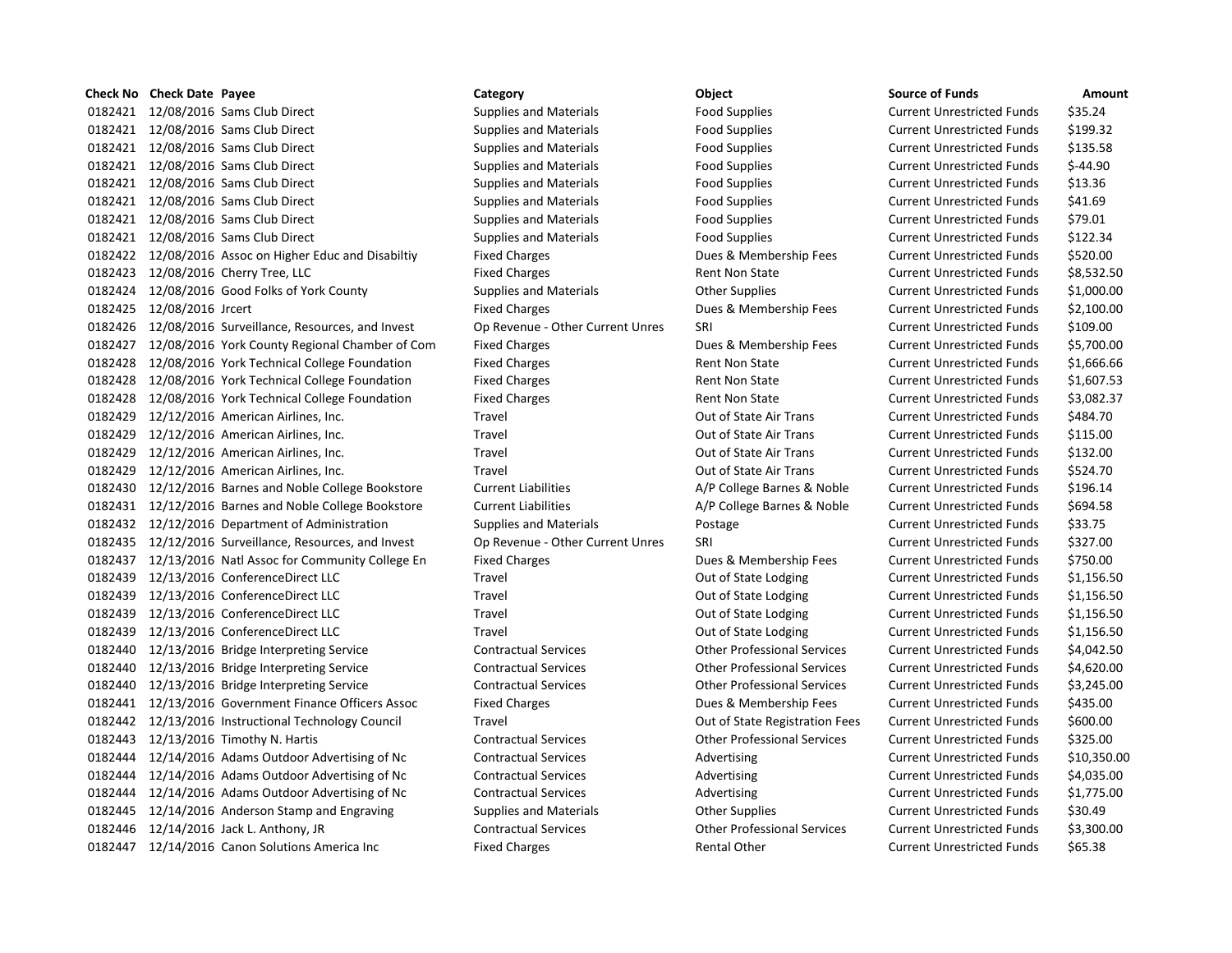### **Check No Check Date Payee Category Category Category Category Check No Check Date Source of Funds Amount**

0182448 12/14/2016 Caretaker Management Service Inc Contractual Services Other Professional Services Current Unrestricted Funds \$950.00 0182448 12/14/2016 Caretaker Management Service Inc Contractual Services Other Contractual Services Current Unrestricted Funds \$1,205.00 0182448 12/14/2016 Caretaker Management Service Inc Contractual Services Other Professional Services Current Unrestricted Funds \$400.00 0182448 12/14/2016 Caretaker Management Service Inc Contractual Services Other Professional Services Current Unrestricted Funds \$400.00 0182448 12/14/2016 Caretaker Management Service Inc Contractual Services Other Professional Services Current Unrestricted Funds \$400.00 0182449 12/14/2016 Carolina Couriers, LLC Contractual Services Other Contractual Services Current Unrestricted Funds \$630.00 0182450 12/14/2016 Carolina Elevator Service Inc Contractual Services Other Contractual Services Current Unrestricted Funds \$395.00 0182451 12/14/2016 Cengage Learning Inc Contractual Services Other Professional Services Current Unrestricted Funds \$260.00 0182452 12/14/2016 City Electric Accounts - Sc Supplies and Materials Other Supplies Current Restricted Funds \$7,335.73 0182452 12/14/2016 City Electric Accounts - Sc Supplies and Materials Other Supplies Current Restricted Funds \$0.01 0182453 12/14/2016 CN2 Contractual Services Advertising Current Unrestricted Funds \$648.75 0182454 12/14/2016 Dade Paper and Bag Co Supplies and Materials Janitorial Supplies Current Unrestricted Funds \$1,617.06 0182455 12/14/2016 Davis & Floyd, Inc. Permanent Improvements Fees, Arch, Eng & Other Unexpended Plant \$3,229.00 0182455 12/14/2016 Davis & Floyd, Inc. The Subset of Permanent Improvements Reimbursables Unexpended Plant \$538.08 0182456 12/14/2016 Dell Computer Corporation **Equipment** Equipment Non Capitalized Equipment Current Restricted Funds \$0.01 0182456 12/14/2016 Dell Computer Corporation **Equipment** Equipment Non Capitalized Equipment Current Restricted Funds \$99,799.35 0182457 12/14/2016 Fastenal Contractual Services Other Contractual Services Current Unrestricted Funds \$103.28 0182458 12/14/2016 Forklifts Unlimited Contractual Services Other Professional Services Current Unrestricted Funds \$539.56 0182459 12/14/2016 Galls, an Aramark Company Supplies and Materials Clothing Supplies Current Unrestricted Funds \$180.16 0182459 12/14/2016 Galls, an Aramark Company Supplies and Materials Clothing Supplies Current Unrestricted Funds \$1,669.89 0182459 12/14/2016 Galls, an Aramark Company Supplies and Materials Clothing Supplies Current Unrestricted Funds \$43.54 0182460 12/14/2016 Graybar Electric Co Contractual Services General Repair Current Unrestricted Funds 58.32 0182460 12/14/2016 Graybar Electric Co Contractual Services General Repair Current Unrestricted Funds \$95.73 0182460 12/14/2016 Graybar Electric Co Supplies and Materials County Projects County Projects \$2,332.80 0182461 12/14/2016 Herald Publishing Contractual Services Advertising Current Unrestricted Funds \$45.18 0182462 12/14/2016 Interstate Fleet Services Contractual Services Motor Vehicle Repair Current Unrestricted Funds \$758.28 0182463 12/14/2016 Johnson Controls Inc Contractual Services Other Contractual Services Current Unrestricted Funds \$1,044.80 0182464 12/14/2016 Melanie Rowe Catering Supplies and Materials Food Supplies Current Unrestricted Funds \$2,053.50 0182465 12/14/2016 Mid-Carolina Ahec, Inc. Contractual Services Other Professional Services Current Unrestricted Funds \$92.00 0182466 12/14/2016 Ontario Investments, Inc. Fixed Charges Leased To Own Equip Current Unrestricted Funds \$1,730.13 0182467 12/14/2016 The Pest Bureau Contractual Services Other Contractual Services Current Unrestricted Funds \$1,266.00 0182468 12/14/2016 Praxair Distribution Inc Supplies and Materials Education Supplies Current Unrestricted Funds \$281.23 0182468 12/14/2016 Praxair Distribution Inc Supplies and Materials Education Supplies Current Unrestricted Funds \$562.26 0182468 12/14/2016 Praxair Distribution Inc Supplies and Materials Education Supplies Current Unrestricted Funds \$569.97 0182468 12/14/2016 Praxair Distribution Inc Supplies and Materials Education Supplies Current Unrestricted Funds \$255.54 0182468 12/14/2016 Praxair Distribution Inc Supplies and Materials Education Supplies Current Unrestricted Funds \$206.91 0182469 12/14/2016 Record Storage Systems Contractual Services Data Processing Serv Current Unrestricted Funds \$127.93 0182470 12/14/2016 Recorded Books Equipment Library Books, Maps & Film Current Unrestricted Funds \$14.99 0182470 12/14/2016 Recorded Books **Equipment** Equipment Library Books, Maps & Film Current Unrestricted Funds \$614.10 0182470 12/14/2016 Recorded Books **Equipment** Equipment Library Books, Maps & Film Current Unrestricted Funds \$56.50 0182470 12/14/2016 Recorded Books **Equipment** Equipment Library Books, Maps & Film Current Unrestricted Funds \$2,845.01 0182470 12/14/2016 Recorded Books Equipment Library Books, Maps & Film Current Unrestricted Funds \$24.07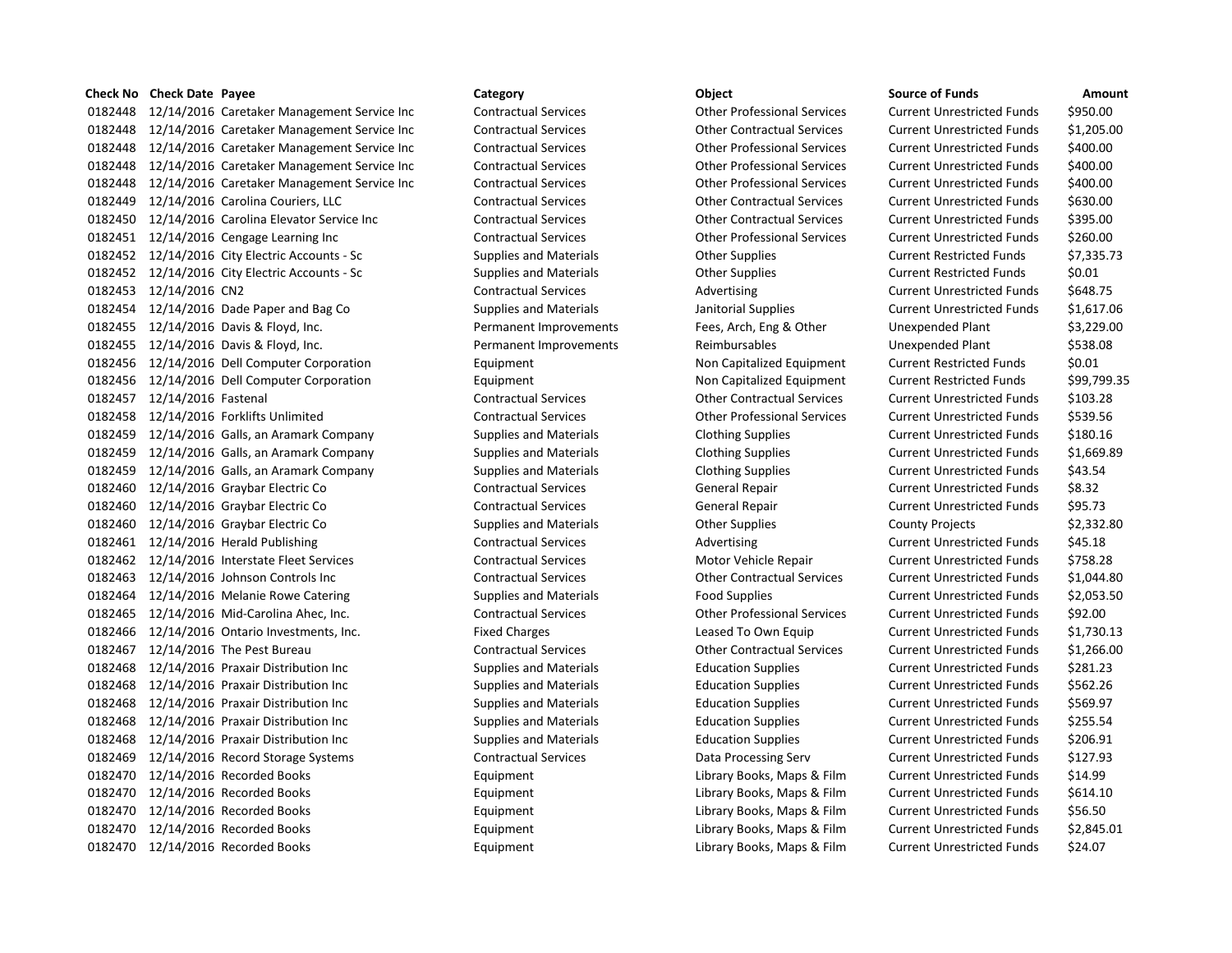|         | <b>Check No</b> Check Date Payee                     | Category                         | Object                               | <b>Source of Funds</b>            | Amount      |
|---------|------------------------------------------------------|----------------------------------|--------------------------------------|-----------------------------------|-------------|
| 0182470 | 12/14/2016 Recorded Books                            | Equipment                        | Library Books, Maps & Film           | <b>Current Unrestricted Funds</b> | \$68.06     |
|         | 0182470 12/14/2016 Recorded Books                    | Equipment                        | Library Books, Maps & Film           | <b>Current Unrestricted Funds</b> | \$144.96    |
|         | 0182471 12/14/2016 Schooldude.Com Inc                | <b>Contractual Services</b>      | <b>Other Professional Services</b>   | <b>Current Unrestricted Funds</b> | \$3,186.99  |
|         | 0182471 12/14/2016 Schooldude.Com Inc                | <b>Contractual Services</b>      | <b>Other Professional Services</b>   | <b>Current Unrestricted Funds</b> | \$1,275.25  |
|         | 0182471 12/14/2016 Schooldude.Com Inc                | <b>Contractual Services</b>      | <b>Other Professional Services</b>   | <b>Current Unrestricted Funds</b> | \$2,556.00  |
|         | 0182472 12/14/2016 Simplex Grinnell Lp               | <b>Contractual Services</b>      | <b>Other Professional Services</b>   | <b>Current Unrestricted Funds</b> | \$267.50    |
|         | 0182473 12/14/2016 Siteone Landscape Supply, Llc     | <b>Supplies and Materials</b>    | <b>Maintenance Supplies</b>          | <b>Current Unrestricted Funds</b> | \$103.73    |
|         | 0182473 12/14/2016 Siteone Landscape Supply, Llc     | <b>Supplies and Materials</b>    | <b>Maintenance Supplies</b>          | <b>Current Unrestricted Funds</b> | \$38.20     |
|         | 0182473 12/14/2016 Siteone Landscape Supply, Llc     | <b>Supplies and Materials</b>    | <b>Maintenance Supplies</b>          | <b>Current Unrestricted Funds</b> | $$-23.54$   |
|         | 0182473 12/14/2016 Siteone Landscape Supply, Llc     | <b>Supplies and Materials</b>    | <b>Maintenance Supplies</b>          | <b>Current Unrestricted Funds</b> | \$378.78    |
|         | 0182474 12/14/2016 Softdocs Inc                      | <b>Supplies and Materials</b>    | <b>Office Supplies</b>               | <b>Current Unrestricted Funds</b> | \$0.01      |
|         | 0182474 12/14/2016 Softdocs Inc                      | <b>Supplies and Materials</b>    | <b>Office Supplies</b>               | <b>Current Unrestricted Funds</b> | \$91.75     |
|         | 0182474 12/14/2016 Softdocs Inc                      | <b>Supplies and Materials</b>    | <b>Office Supplies</b>               | <b>Current Unrestricted Funds</b> | \$23.21     |
|         | 0182475 12/14/2016 Solarwinds Inc                    | <b>Contractual Services</b>      | <b>Other Professional Services</b>   | <b>Current Unrestricted Funds</b> | \$4,000.00  |
|         | 0182476 12/14/2016 Solid Structures Llc              | Permanent Improvements           | Renov of Build & Add                 | Unexpended Plant                  | \$1,549.50  |
|         | 0182477 12/14/2016 Staffmark                         | <b>Contractual Services</b>      | <b>Other Contractual Services</b>    | <b>Current Unrestricted Funds</b> | \$175.92    |
|         | 0182477 12/14/2016 Staffmark                         | <b>Contractual Services</b>      | <b>Other Professional Services</b>   | <b>Current Unrestricted Funds</b> | \$293.20    |
|         | 0182477 12/14/2016 Staffmark                         | <b>Contractual Services</b>      | <b>Other Contractual Services</b>    | <b>Current Unrestricted Funds</b> | \$293.20    |
|         | 0182477 12/14/2016 Staffmark                         | <b>Contractual Services</b>      | <b>Other Contractual Services</b>    | <b>Current Unrestricted Funds</b> | \$337.37    |
|         | 0182478 12/14/2016 Terminix Service Inc              | <b>Contractual Services</b>      | <b>Other Contractual Services</b>    | <b>Current Unrestricted Funds</b> | \$55.00     |
|         | 0182478 12/14/2016 Terminix Service Inc              | <b>Contractual Services</b>      | <b>Other Contractual Services</b>    | <b>Current Unrestricted Funds</b> | \$90.00     |
|         | 0182479 12/14/2016 Time Warner Cable Media Inc.      | <b>Contractual Services</b>      | Advertising                          | <b>Current Unrestricted Funds</b> | \$6,745.00  |
|         | 0182479 12/14/2016 Time Warner Cable Media Inc.      | <b>Contractual Services</b>      | Advertising                          | <b>Current Unrestricted Funds</b> | \$2,193.41  |
|         | 0182479 12/14/2016 Time Warner Cable Media Inc.      | <b>Contractual Services</b>      | Advertising                          | <b>Current Unrestricted Funds</b> | \$3,602.00  |
|         | 0182480 12/14/2016 U Save Auto Rental                | Travel                           | Travel                               | <b>Current Unrestricted Funds</b> | \$173.78    |
|         | 0182480 12/14/2016 U Save Auto Rental                | Travel                           | Travel                               | <b>Current Unrestricted Funds</b> | \$132.41    |
|         | 0182480 12/14/2016 U Save Auto Rental                | Travel                           | Travel                               | <b>Current Unrestricted Funds</b> | \$129.75    |
|         | 0182480 12/14/2016 U Save Auto Rental                | Travel                           | Travel                               | <b>Current Unrestricted Funds</b> | \$68.86     |
|         | 0182480 12/14/2016 U Save Auto Rental                | Travel                           | Travel                               | <b>Current Unrestricted Funds</b> | \$190.52    |
|         | 0182480 12/14/2016 U Save Auto Rental                | Travel                           | Travel                               | <b>Current Unrestricted Funds</b> | \$169.59    |
|         | 0182480 12/14/2016 U Save Auto Rental                | Travel                           | Travel                               | <b>Current Unrestricted Funds</b> | \$38.10     |
|         | 0182481 12/14/2016 Watson Tate Savory Architects Inc | Permanent Improvements           | Reimbursables                        | Unexpended Plant                  | \$1,574.36  |
|         | 0182481 12/14/2016 Watson Tate Savory Architects Inc | Permanent Improvements           | Fees, Arch, Eng & Other              | Unexpended Plant                  | \$15,617.50 |
|         | 0182482 12/14/2016 Youvisit Llc                      | <b>Contractual Services</b>      | <b>Other Professional Services</b>   | <b>Current Unrestricted Funds</b> | \$1,300.72  |
|         | 0182482 12/14/2016 Youvisit Llc                      | <b>Contractual Services</b>      | <b>Other Professional Services</b>   | <b>Current Unrestricted Funds</b> | \$1,250.00  |
|         | 0182483 12/14/2016 Joshua V. Craven                  | Op Revenue - Other Current Unres | Other                                | <b>Current Unrestricted Funds</b> | $$-35.00$   |
|         | 0182484 12/15/2016 McAlister's Deli                  | <b>Contractual Services</b>      | <b>Education &amp; Training Serv</b> | <b>Current Unrestricted Funds</b> | \$153.90    |
|         | 0182485 12/15/2016 Precision Sidewalk Safety Corp    | <b>Contractual Services</b>      | <b>Other Professional Services</b>   | <b>County Projects</b>            | \$7,500.00  |
|         | 0182486 12/15/2016 Trolleys, Inc                     | <b>Contractual Services</b>      | <b>Education &amp; Training Serv</b> | <b>Current Unrestricted Funds</b> | \$125.00    |
|         | 0182487 12/15/2016 Bank of America                   | <b>Current Liabilities</b>       | A/P Bank of America                  | <b>Current Unrestricted Funds</b> | \$190,927.4 |
|         | 0182488 12/15/2016 Chester Metropolitan District     | <b>Contractual Services</b>      | Utilities                            | <b>Current Unrestricted Funds</b> | \$93.43     |
|         | 0182489 12/15/2016 City Club of Rock Hill            | <b>Fixed Charges</b>             | Dues & Membership Fees               | <b>Current Unrestricted Funds</b> | \$58.33     |
|         |                                                      |                                  |                                      |                                   |             |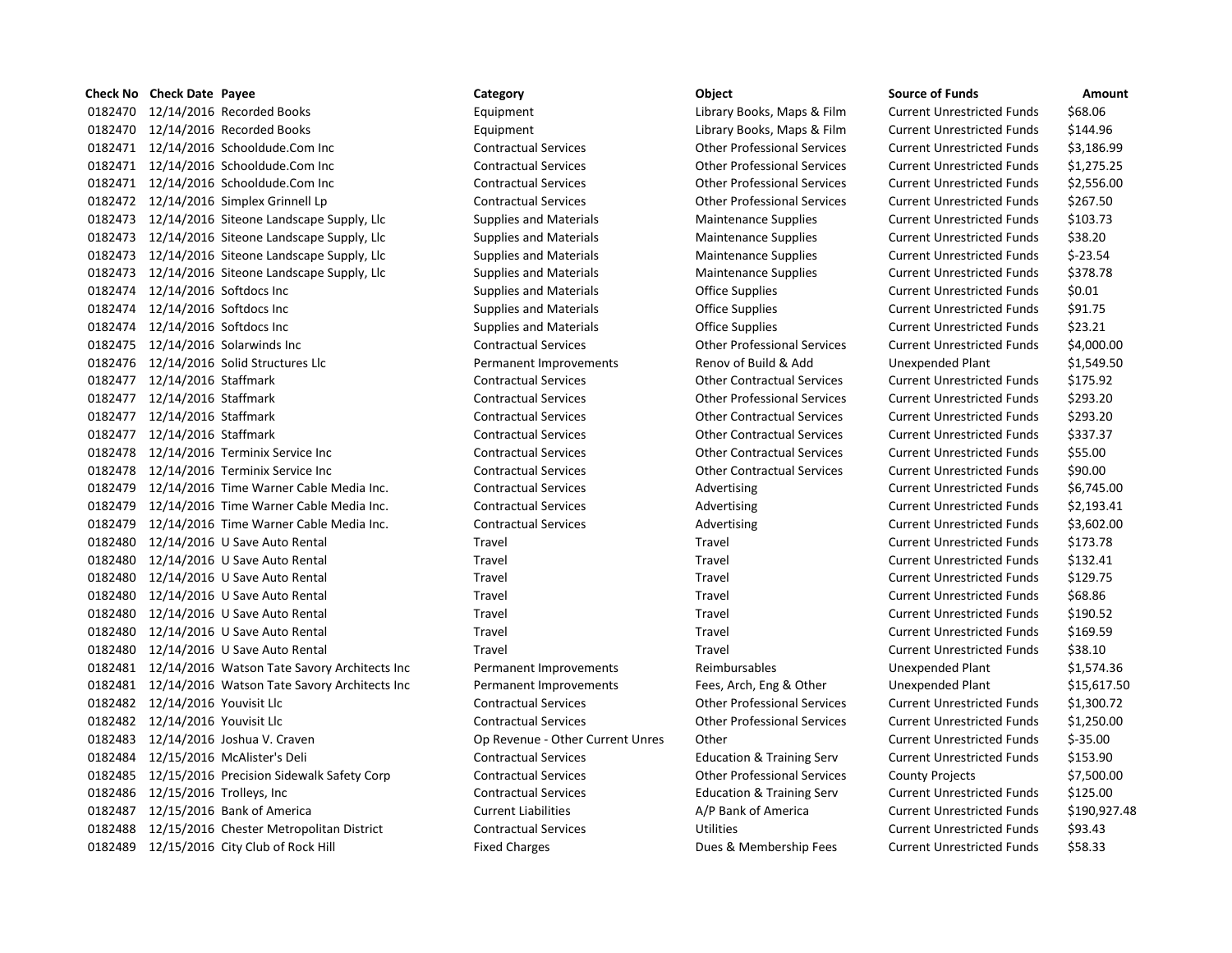## **Check No Check Date Payee Category Category Category Category Check No Check Date Source of Funds Amount**

 12/15/2016 Lancaster County Chamber of Commerc Fixed Charges Dues & Membership Fees Current Unrestricted Funds \$330.00 0182492 12/16/2016 Ameripride Services Inc Supplies and Materials Major Supplies Current Unrestricted Funds \$162.51 0182493 12/16/2016 Blanchard Machinery Company Contractual Services General Repair Current Unrestricted Funds \$360.69 12/16/2016 Boiler Masters Inc Contractual Services Other Professional Services Current Unrestricted Funds \$3,175.00 12/16/2016 Boiler Masters Inc Contractual Services Other Professional Services Current Unrestricted Funds \$205.00 12/16/2016 Boiler Masters Inc Contractual Services Other Professional Services Current Unrestricted Funds \$38.00 12/16/2016 Chester County Sheriff's Office Att Contractual Services Other Contractual Services Current Unrestricted Funds \$987.50 12/16/2016 Cox's Rock Hill Inc Contractual Services Other Professional Services Current Unrestricted Funds \$1,385.00 12/16/2016 Cox's Rock Hill Inc Contractual Services Other Professional Services Current Unrestricted Funds \$1,630.00 12/16/2016 Cox's Rock Hill Inc Contractual Services Other Professional Services Current Unrestricted Funds \$330.00 12/16/2016 Cox's Rock Hill Inc Contractual Services Other Professional Services Current Unrestricted Funds \$450.00 12/16/2016 Cox's Rock Hill Inc Contractual Services Other Professional Services Current Unrestricted Funds \$250.00 12/16/2016 Cox's Rock Hill Inc Contractual Services Other Professional Services Current Unrestricted Funds \$-155.00 12/16/2016 Dell Computer Corporation Equipment Non Capitalized Equipment Current Restricted Funds \$6,243.20 12/16/2016 Dell Computer Corporation Equipment Non Capitalized Equipment Current Restricted Funds \$3,965.97 0182497 12/16/2016 Dell Computer Corporation Supplies and Materials Current Restricted Funds \$47,930.65 12/16/2016 Ellucian Inc Contractual Services Other Professional Services Current Unrestricted Funds \$266.25 12/16/2016 Ellucian Inc Contractual Services Other Professional Services Current Unrestricted Funds \$1,769.88 12/16/2016 Hunter Aligning and Balancing Supplies and Materials Education Supplies Current Unrestricted Funds \$1,845.00 0182499 12/16/2016 Hunter Aligning and Balancing Supplies and Materials Education Supplies Current Unrestricted Funds \$95.00 0182499 12/16/2016 Hunter Aligning and Balancing Supplies and Materials Education Supplies Current Unrestricted Funds \$19.78 0182499 12/16/2016 Hunter Aligning and Balancing Supplies and Materials Education Supplies Current Unrestricted Funds \$129.15 0182500 12/16/2016 Jacksons Kitchen Supplies and Materials Food Supplies Food Supplies Current Unrestricted Funds \$418.32 0182500 12/16/2016 Jacksons Kitchen Supplies and Materials Food Supplies Food Supplies Current Unrestricted Funds \$418.32 0182501 12/16/2016 Recorded Books **Equipment** Equipment Library Books, Maps & Film Current Unrestricted Funds \$225.67 0182501 12/16/2016 Recorded Books **Equipment** Equipment Library Books, Maps & Film Current Unrestricted Funds \$44.90 12/16/2016 Recorded Books Equipment Library Books, Maps & Film Current Unrestricted Funds \$29.95 12/16/2016 Strata Information Group Inc. Contractual Services Other Professional Services Current Unrestricted Funds \$371.25 12/16/2016 Strata Information Group Inc. Contractual Services Other Contractual Services Current Unrestricted Funds \$3,135.00 12/16/2016 Strata Information Group Inc. Contractual Services Other Contractual Services Current Unrestricted Funds \$4,496.25 12/16/2016 Strata Information Group Inc. Contractual Services Other Contractual Services Current Unrestricted Funds \$660.00 12/16/2016 Strata Information Group Inc. Contractual Services Other Contractual Services Current Unrestricted Funds \$82.50 12/16/2016 Strata Information Group Inc. Contractual Services Other Contractual Services Current Unrestricted Funds \$1,237.50 0182503 12/16/2016 Strickland Hydraulics Llc Supplies and Materials Maintenance Supplies Current Unrestricted Funds \$85.00 12/16/2016 Strickland Hydraulics Llc Supplies and Materials Maintenance Supplies Current Unrestricted Funds \$123.10 12/16/2016 Tapfin Contractual Services Other Professional Services Current Unrestricted Funds \$11,306.25 0182505 12/16/2016 United Rentals The Rental Structure of Fixed Charges The Rental Other Current Unrestricted Funds \$966.02 0182506 12/16/2016 West Group **Equipment** Equipment Library Books, Maps & Film Current Unrestricted Funds \$596.79 12/16/2016 York County Contractual Services Other Professional Services Current Unrestricted Funds \$22.83 12/16/2016 York County Contractual Services Other Professional Services Current Unrestricted Funds \$130.08 12/16/2016 Business Card Supplies and Materials Office Supplies Current Unrestricted Funds \$19.86 12/16/2016 Business Card Travel In State Misc Travel Exp Current Unrestricted Funds \$45.17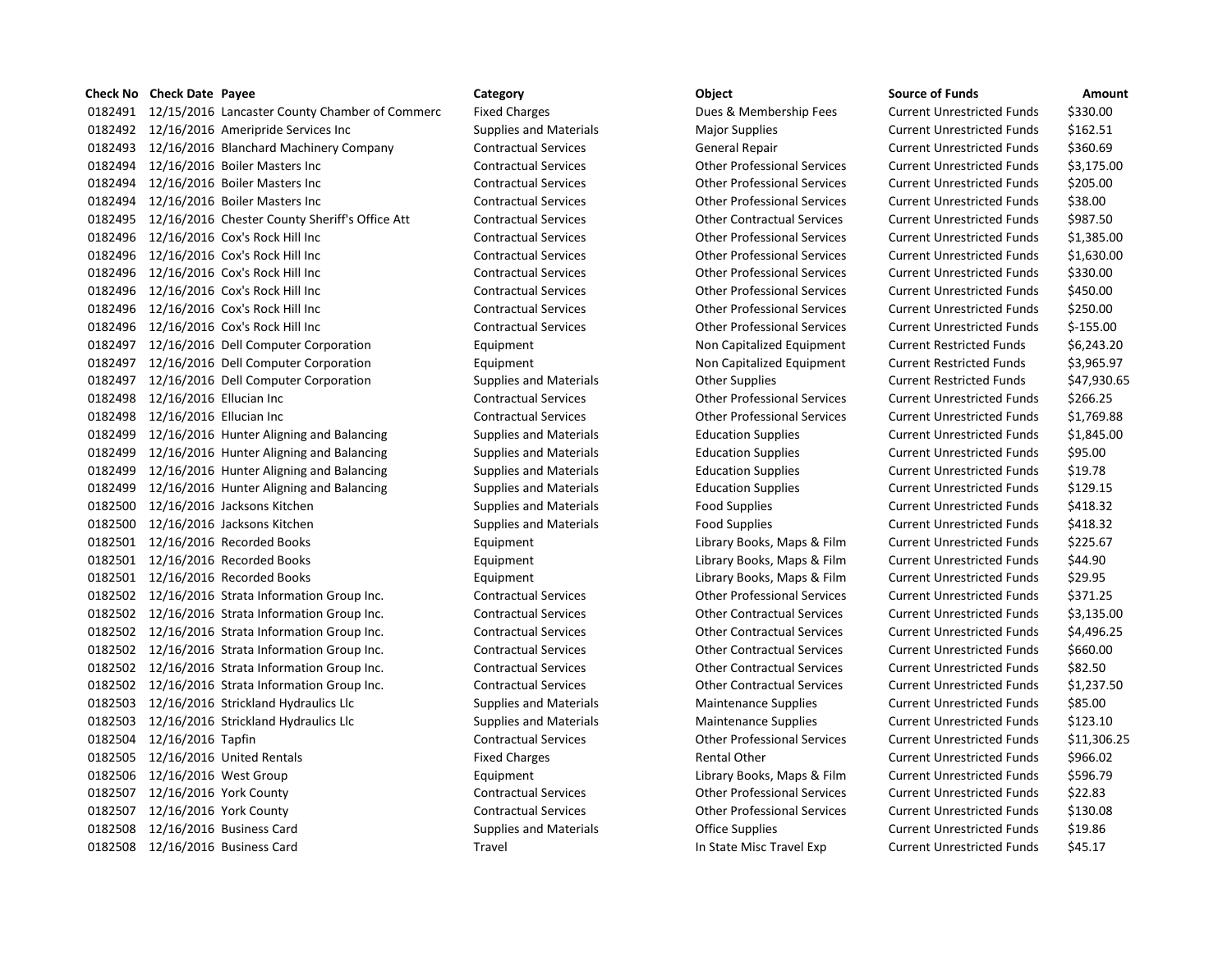|         | Check No Check Date Payee |                                                      | Category                      | Object                         | <b>Source of Funds</b>            | Amount   |
|---------|---------------------------|------------------------------------------------------|-------------------------------|--------------------------------|-----------------------------------|----------|
| 0182508 |                           | 12/16/2016 Business Card                             | <b>Supplies and Materials</b> | <b>Food Supplies</b>           | <b>Current Unrestricted Funds</b> | \$312.90 |
| 0182508 |                           | 12/16/2016 Business Card                             | Travel                        | Out of State Other Trans       | <b>Current Unrestricted Funds</b> | \$50.81  |
| 0182508 |                           | 12/16/2016 Business Card                             | Travel                        | Out of State Registration Fees | <b>Current Unrestricted Funds</b> | \$870.00 |
| 0182508 |                           | 12/16/2016 Business Card                             | Travel                        | Out of State Air Trans         | <b>Current Unrestricted Funds</b> | \$50.00  |
| 0182508 |                           | 12/16/2016 Business Card                             | Travel                        | Out of State Air Trans         | <b>Current Unrestricted Funds</b> | \$25.00  |
| 0182508 |                           | 12/16/2016 Business Card                             | Travel                        | Out of State Lodging           | <b>Current Unrestricted Funds</b> | \$786.63 |
| 0182508 |                           | 12/16/2016 Business Card                             | <b>Travel</b>                 | Out of State Lodging           | <b>Current Unrestricted Funds</b> | \$204.70 |
|         |                           | 0182508 12/16/2016 Business Card                     | Travel                        | In State Lodging               | <b>Current Unrestricted Funds</b> | \$241.98 |
| 0182508 |                           | 12/16/2016 Business Card                             | Travel                        | In State Lodging               | <b>Current Unrestricted Funds</b> | \$330.78 |
|         |                           | 0182508 12/16/2016 Business Card                     | Travel                        | In State Registration Fee      | <b>Current Unrestricted Funds</b> | \$199.00 |
| 0182508 |                           | 12/16/2016 Business Card                             | Travel                        | In State Lodging               | <b>Current Unrestricted Funds</b> | \$330.78 |
|         |                           | 0182508 12/16/2016 Business Card                     | Travel                        | In State Registration Fee      | <b>Current Unrestricted Funds</b> | \$199.00 |
| 0182508 |                           | 12/16/2016 Business Card                             | Travel                        | In State Lodging               | <b>Current Unrestricted Funds</b> | \$158.39 |
|         |                           | 0182510 12/16/2016 City of Rock Hill                 | <b>Fixed Charges</b>          | Dues & Membership Fees         | <b>Current Unrestricted Funds</b> | \$200.00 |
|         |                           | 0182512 12/16/2016 Government Finance Officers Assoc | <b>Fixed Charges</b>          | Dues & Membership Fees         | <b>Current Unrestricted Funds</b> | \$280.00 |
|         |                           | 0182517 12/16/2016 Chester Rental Uniform            | <b>Supplies and Materials</b> | <b>Clothing Supplies</b>       | <b>Current Unrestricted Funds</b> | \$5.94   |
|         |                           | 0182517 12/16/2016 Chester Rental Uniform            | <b>Supplies and Materials</b> | <b>Clothing Supplies</b>       | <b>Current Unrestricted Funds</b> | \$5.94   |
|         |                           | 0182517 12/16/2016 Chester Rental Uniform            | <b>Supplies and Materials</b> | <b>Clothing Supplies</b>       | <b>Current Unrestricted Funds</b> | \$5.94   |
|         |                           | 0182517 12/16/2016 Chester Rental Uniform            | <b>Supplies and Materials</b> | <b>Clothing Supplies</b>       | <b>Current Unrestricted Funds</b> | \$5.94   |
|         |                           | 0182517 12/16/2016 Chester Rental Uniform            | <b>Current Liabilities</b>    | Uniform                        | <b>Current Unrestricted Funds</b> | \$5.94   |
| 0182517 |                           | 12/16/2016 Chester Rental Uniform                    | <b>Current Liabilities</b>    | Uniform                        | <b>Current Unrestricted Funds</b> | \$5.94   |
|         |                           | 0182517 12/16/2016 Chester Rental Uniform            | <b>Current Liabilities</b>    | Uniform                        | <b>Current Unrestricted Funds</b> | \$5.94   |
|         |                           | 0182517 12/16/2016 Chester Rental Uniform            | <b>Current Liabilities</b>    | Uniform                        | <b>Current Unrestricted Funds</b> | \$5.94   |
|         |                           | 0182518 12/16/2016 Chester Rental Uniform            | <b>Current Liabilities</b>    | Uniform                        | <b>Current Unrestricted Funds</b> | \$33.06  |
|         |                           | 0182518 12/16/2016 Chester Rental Uniform            | <b>Current Liabilities</b>    | Uniform                        | <b>Current Unrestricted Funds</b> | \$33.06  |
|         |                           | 0182518 12/16/2016 Chester Rental Uniform            | <b>Current Liabilities</b>    | Uniform                        | <b>Current Unrestricted Funds</b> | \$33.06  |
|         |                           | 0182518 12/16/2016 Chester Rental Uniform            | <b>Current Liabilities</b>    | Uniform                        | <b>Current Unrestricted Funds</b> | \$33.06  |
|         |                           | 0182518 12/16/2016 Chester Rental Uniform            | <b>Current Liabilities</b>    | Uniform                        | <b>Current Unrestricted Funds</b> | \$33.06  |
|         |                           | 0182518 12/16/2016 Chester Rental Uniform            | <b>Supplies and Materials</b> | <b>Clothing Supplies</b>       | <b>Current Unrestricted Funds</b> | \$33.06  |
|         |                           | 0182518 12/16/2016 Chester Rental Uniform            | <b>Supplies and Materials</b> | <b>Clothing Supplies</b>       | <b>Current Unrestricted Funds</b> | \$33.06  |
|         |                           | 0182518 12/16/2016 Chester Rental Uniform            | <b>Supplies and Materials</b> | <b>Clothing Supplies</b>       | <b>Current Unrestricted Funds</b> | \$33.06  |
|         |                           | 0182518 12/16/2016 Chester Rental Uniform            | <b>Supplies and Materials</b> | <b>Clothing Supplies</b>       | <b>Current Unrestricted Funds</b> | \$33.06  |
|         |                           | 0182518 12/16/2016 Chester Rental Uniform            | <b>Supplies and Materials</b> | <b>Clothing Supplies</b>       | <b>Current Unrestricted Funds</b> | \$33.06  |
|         |                           | 0182519 12/16/2016 United States Treasury            | <b>Current Liabilities</b>    | Federal W/H                    | <b>Current Unrestricted Funds</b> | \$356.48 |
|         |                           | 0182520 12/16/2016 WRBK Oldies 90.3 Fm               | <b>Contractual Services</b>   | Advertising                    | <b>Current Unrestricted Funds</b> | \$325.00 |
|         |                           | 0182520 12/16/2016 WRBK Oldies 90.3 Fm               | <b>Contractual Services</b>   | Advertising                    | <b>Current Unrestricted Funds</b> | \$0.00   |
|         |                           | E0007279 12/08/2016 YTC Employee                     | Travel                        | In State Priv Auto             | <b>Current Unrestricted Funds</b> | \$79.50  |
|         |                           | E0007280 12/08/2016 YTC Employee                     | Travel                        | In State Priv Auto             | <b>Current Unrestricted Funds</b> | \$71.90  |
|         |                           | E0007281 12/08/2016 YTC Employee                     | Travel                        | In State Priv Auto             | <b>Current Unrestricted Funds</b> | \$10.17  |
|         |                           | E0007282 12/08/2016 YTC Employee                     | Travel                        | In State Priv Auto             | <b>Current Unrestricted Funds</b> | \$49.65  |
|         |                           | E0007283 12/08/2016 YTC Employee                     | Travel                        | In State Priv Auto             | <b>Current Unrestricted Funds</b> | \$374.45 |
|         |                           | E0007284 12/08/2016 YTC Employee                     | Travel                        | Out of State Meals             | <b>Current Unrestricted Funds</b> | \$39.00  |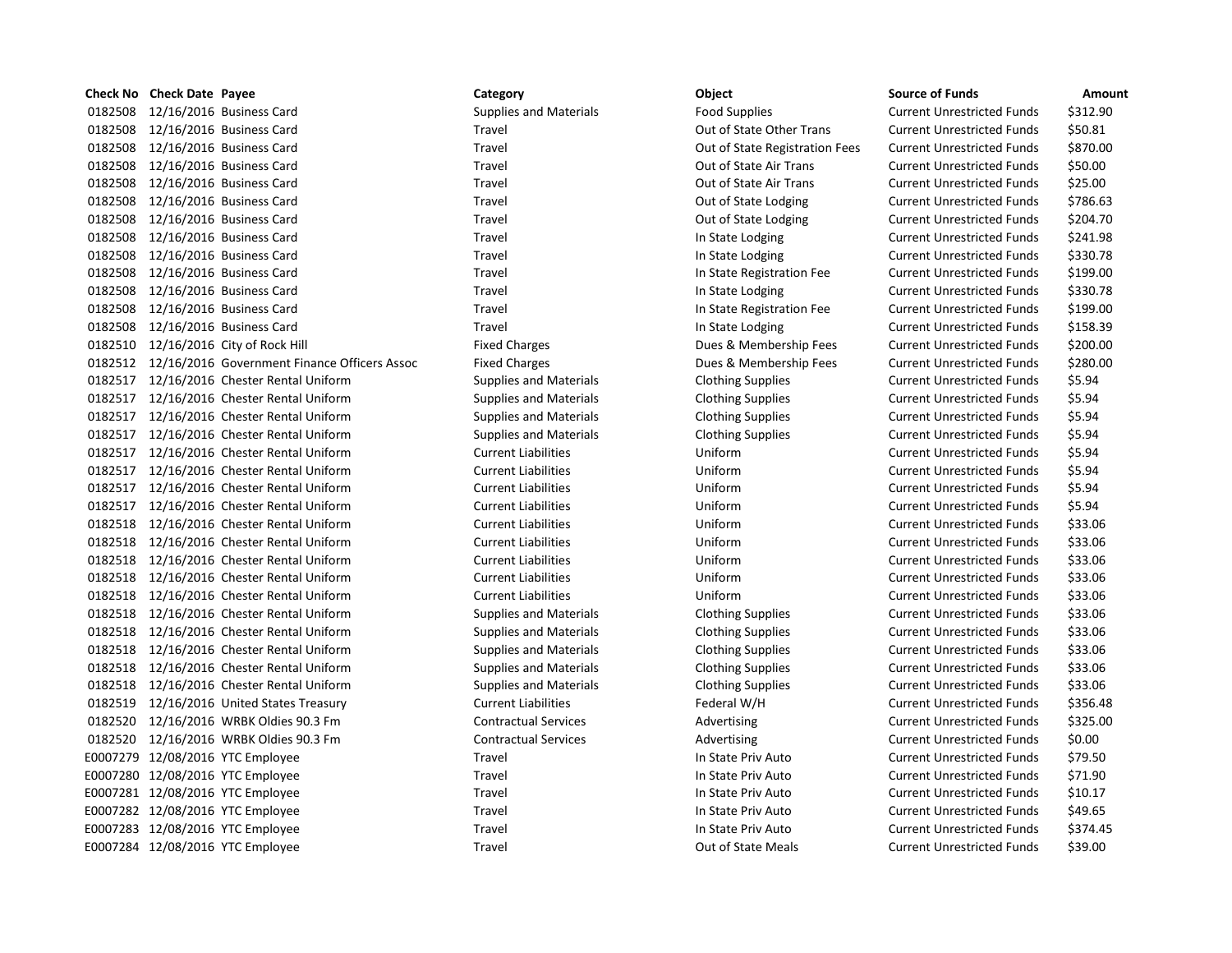| Check No Check Date Payee        | Category | Object                    | <b>Source of Funds</b>            | Amount   |
|----------------------------------|----------|---------------------------|-----------------------------------|----------|
| E0007285 12/08/2016 YTC Employee | Travel   | In State Priv Auto        | <b>Current Unrestricted Funds</b> | \$22.00  |
| E0007286 12/08/2016 YTC Employee | Travel   | In State Priv Auto        | <b>Current Unrestricted Funds</b> | \$21.00  |
| E0007287 12/08/2016 YTC Employee | Travel   | In State Priv Auto        | <b>Current Unrestricted Funds</b> | \$70.50  |
| E0007288 12/09/2016 YTC Employee | Travel   | In State Priv Auto        | <b>Current Unrestricted Funds</b> | \$173.00 |
| E0007288 12/09/2016 YTC Employee | Travel   | In State Meals            | <b>Current Unrestricted Funds</b> | \$50.00  |
| E0007289 12/09/2016 YTC Employee | Travel   | Out of State Priv Auto    | <b>Current Unrestricted Funds</b> | \$27.50  |
| E0007289 12/09/2016 YTC Employee | Travel   | Out of State Air Trans    | <b>Current Unrestricted Funds</b> | \$50.00  |
| E0007289 12/09/2016 YTC Employee | Travel   | Out of State Other Trans  | <b>Current Unrestricted Funds</b> | \$206.37 |
| E0007289 12/09/2016 YTC Employee | Travel   | <b>Out of State Meals</b> | <b>Current Unrestricted Funds</b> | \$89.00  |
| E0007290 12/09/2016 YTC Employee | Travel   | In State Meals            | <b>Current Unrestricted Funds</b> | \$38.00  |
| E0007290 12/09/2016 YTC Employee | Travel   | In State Priv Auto        | <b>Current Unrestricted Funds</b> | \$204.00 |
| E0007291 12/09/2016 YTC Employee | Travel   | Out of State Priv Auto    | <b>Current Unrestricted Funds</b> | \$54.10  |
| E0007291 12/09/2016 YTC Employee | Travel   | Out of State Meals        | <b>Current Unrestricted Funds</b> | \$9.00   |
| E0007292 12/13/2016 YTC Employee | Travel   | In State Meals            | <b>Current Unrestricted Funds</b> | \$38.00  |
| E0007292 12/13/2016 YTC Employee | Travel   | In State Priv Auto        | <b>Current Unrestricted Funds</b> | \$206.40 |
| E0007292 12/13/2016 YTC Employee | Travel   | In State Lodging          | <b>Current Unrestricted Funds</b> | \$249.56 |
| E0007293 12/13/2016 YTC Employee | Travel   | In State Priv Auto        | <b>Current Unrestricted Funds</b> | \$24.10  |
| E0007294 12/13/2016 YTC Employee | Travel   | In State Priv Auto        | <b>Current Unrestricted Funds</b> | \$91.00  |
| E0007295 12/13/2016 YTC Employee | Travel   | In State Meals            | <b>Current Unrestricted Funds</b> | \$38.00  |
| E0007295 12/13/2016 YTC Employee | Travel   | In State Misc Travel Exp  | <b>Current Unrestricted Funds</b> | \$10.44  |
| E0007296 12/14/2016 YTC Employee | Travel   | In State Priv Auto        | <b>Current Unrestricted Funds</b> | \$24.00  |
| E0007297 12/14/2016 YTC Employee | Travel   | Out of State Misc Travel  | <b>Current Unrestricted Funds</b> | \$112.00 |
| E0007297 12/14/2016 YTC Employee | Travel   | <b>Out of State Meals</b> | <b>Current Unrestricted Funds</b> | \$103.00 |
| E0007297 12/14/2016 YTC Employee | Travel   | Out of State Priv Auto    | <b>Current Unrestricted Funds</b> | \$236.00 |
| E0007298 12/14/2016 YTC Employee | Travel   | In State Priv Auto        | <b>Current Unrestricted Funds</b> | \$109.50 |
| E0007299 12/14/2016 YTC Employee | Travel   | In State Priv Auto        | <b>Current Unrestricted Funds</b> | \$98.00  |
| E0007300 12/14/2016 YTC Employee | Travel   | In State Priv Auto        | <b>Current Unrestricted Funds</b> | \$97.00  |
| E0007301 12/14/2016 YTC Employee | Travel   | In State Priv Auto        | <b>Current Unrestricted Funds</b> | \$69.20  |
| E0007302 12/14/2016 YTC Employee | Travel   | In State Meals            | <b>Current Unrestricted Funds</b> | \$38.00  |
| E0007302 12/14/2016 YTC Employee | Travel   | In State Priv Auto        | <b>Current Unrestricted Funds</b> | \$192.50 |
| E0007302 12/14/2016 YTC Employee | Travel   | In State Lodging          | <b>Current Unrestricted Funds</b> | \$285.80 |
| E0007303 12/14/2016 YTC Employee | Travel   | In State Misc Travel Exp  | <b>Current Unrestricted Funds</b> | \$16.75  |
| E0007303 12/14/2016 YTC Employee | Travel   | In State Meals            | <b>Current Unrestricted Funds</b> | \$38.00  |
| E0007304 12/14/2016 YTC Employee | Travel   | In State Priv Auto        | <b>Current Unrestricted Funds</b> | \$42.00  |
| E0007305 12/14/2016 YTC Employee | Travel   | Out of State Priv Auto    | <b>Current Unrestricted Funds</b> | \$234.00 |
| E0007305 12/14/2016 YTC Employee | Travel   | Out of State Meals        | <b>Current Unrestricted Funds</b> | \$73.00  |
| E0007306 12/14/2016 YTC Employee | Travel   | Out of State Meals        | <b>Current Unrestricted Funds</b> | \$80.00  |
| E0007306 12/14/2016 YTC Employee | Travel   | Out of State Misc Travel  | <b>Current Unrestricted Funds</b> | \$40.00  |
| E0007306 12/14/2016 YTC Employee | Travel   | Out of State Priv Auto    | <b>Current Unrestricted Funds</b> | \$267.00 |
| E0007306 12/14/2016 YTC Employee | Travel   | Out of State Lodging      | <b>Current Unrestricted Funds</b> | \$425.28 |
| E0007307 12/14/2016 YTC Employee | Travel   | In State Priv Auto        | <b>Current Unrestricted Funds</b> | \$22.71  |
| E0007308 12/14/2016 YTC Employee | Travel   | In State Meals            | <b>Current Unrestricted Funds</b> | \$7.00   |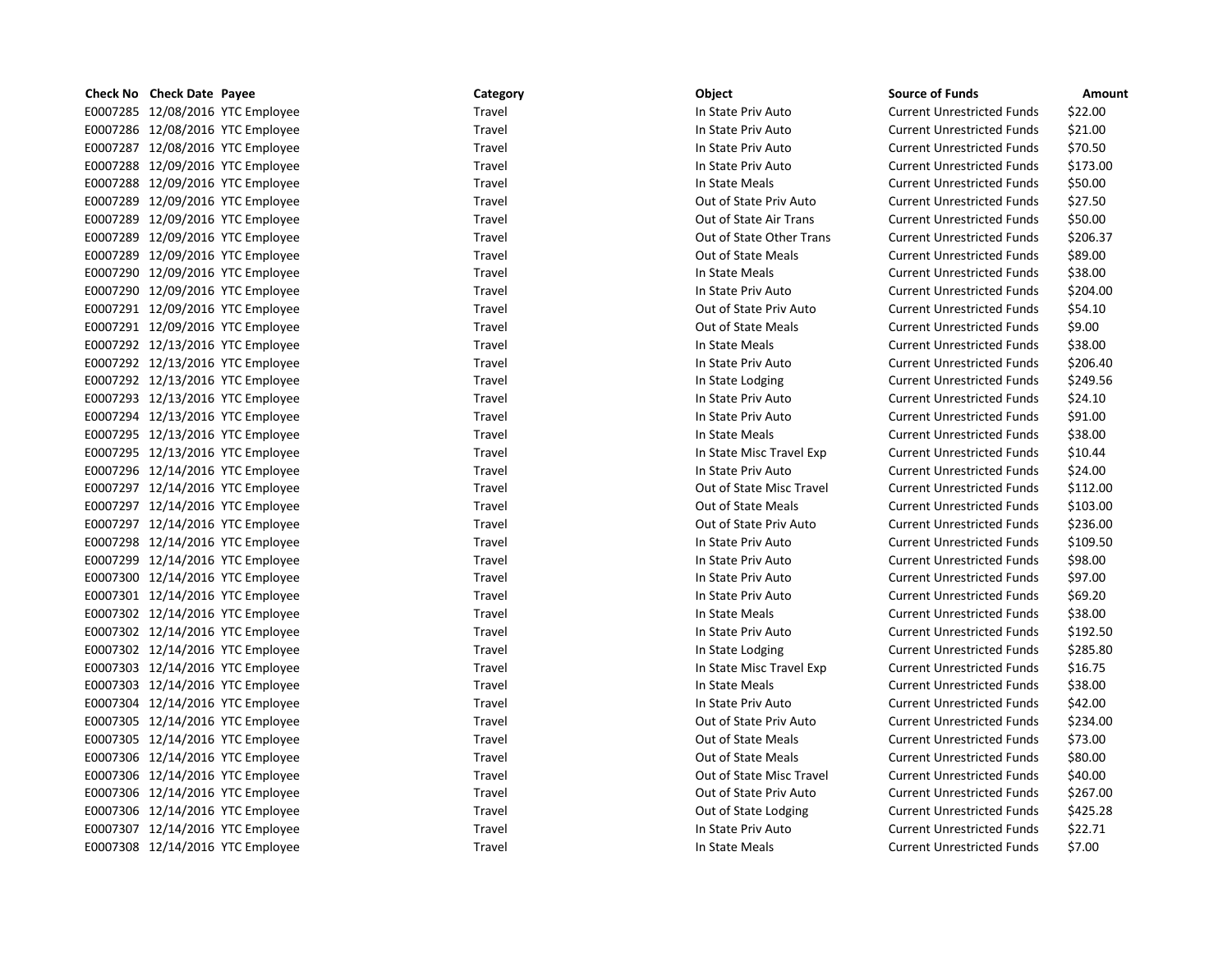| Check No Check Date Payee        | Category | Object                    | <b>Source of Funds</b>            | Amount   |
|----------------------------------|----------|---------------------------|-----------------------------------|----------|
| E0007309 12/15/2016 YTC Employee | Travel   | Out of State Priv Auto    | <b>Current Unrestricted Funds</b> | \$136.00 |
| E0007309 12/15/2016 YTC Employee | Travel   | <b>Out of State Meals</b> | <b>Current Unrestricted Funds</b> | \$75.00  |
| E0007309 12/15/2016 YTC Employee | Travel   | Out of State Misc Travel  | <b>Current Unrestricted Funds</b> | \$66.00  |
| E0007310 12/15/2016 YTC Employee | Travel   | In State Priv Auto        | <b>Current Unrestricted Funds</b> | \$196.00 |
| E0007310 12/15/2016 YTC Employee | Travel   | In State Priv Auto        | <b>Current Unrestricted Funds</b> | \$328.90 |
| E0007311 12/15/2016 YTC Employee | Travel   | In State Priv Auto        | <b>Current Unrestricted Funds</b> | \$132.95 |
| E0007312 12/15/2016 YTC Employee | Travel   | Out of State Meals        | <b>Current Unrestricted Funds</b> | \$85.00  |
| E0007312 12/15/2016 YTC Employee | Travel   | Out of State Misc Travel  | <b>Current Unrestricted Funds</b> | \$120.00 |
| E0007313 12/15/2016 YTC Employee | Travel   | In State Priv Auto        | <b>Current Unrestricted Funds</b> | \$25.20  |
| E0007313 12/15/2016 YTC Employee | Travel   | In State Priv Auto        | <b>Current Unrestricted Funds</b> | \$151.80 |
| E0007314 12/15/2016 YTC Employee | Travel   | In State Priv Auto        | <b>Current Unrestricted Funds</b> | \$5.40   |
| E0007315 12/15/2016 YTC Employee | Travel   | In State Priv Auto        | <b>Current Unrestricted Funds</b> | \$13.45  |
| E0007316 12/15/2016 YTC Employee | Travel   | In State Priv Auto        | <b>Current Unrestricted Funds</b> | \$32.50  |
| E0007316 12/15/2016 YTC Employee | Travel   | In State Priv Auto        | <b>Current Unrestricted Funds</b> | \$26.00  |
| E0007317 12/16/2016 YTC Employee | Travel   | In State Priv Auto        | <b>Current Unrestricted Funds</b> | \$24.00  |
| E0007317 12/16/2016 YTC Employee | Travel   | In State Priv Auto        | <b>Current Unrestricted Funds</b> | \$24.00  |
| E0007318 12/16/2016 YTC Employee | Travel   | In State Priv Auto        | <b>Current Unrestricted Funds</b> | \$70.00  |
| E0007318 12/16/2016 YTC Employee | Travel   | In State Priv Auto        | <b>Current Unrestricted Funds</b> | \$259.00 |
| E0007319 12/16/2016 YTC Employee | Travel   | In State Priv Auto        | <b>Current Unrestricted Funds</b> | \$86.40  |
| E0007320 12/16/2016 YTC Employee | Travel   | Out of State Lodging      | <b>Current Unrestricted Funds</b> | \$167.40 |
| E0007320 12/16/2016 YTC Employee | Travel   | Out of State Meals        | <b>Current Unrestricted Funds</b> | \$121.00 |
| E0007320 12/16/2016 YTC Employee | Travel   | Out of State Misc Travel  | <b>Current Unrestricted Funds</b> | \$41.20  |
| E0007321 12/16/2016 YTC Employee | Travel   | In State Priv Auto        | <b>Current Unrestricted Funds</b> | \$79.34  |
| E0007322 12/16/2016 YTC Employee | Travel   | In State Priv Auto        | <b>Current Unrestricted Funds</b> | \$73.50  |
| E0007322 12/16/2016 YTC Employee | Travel   | In State Priv Auto        | <b>Current Unrestricted Funds</b> | \$171.50 |
| E0007323 12/16/2016 YTC Employee | Travel   | In State Priv Auto        | <b>Current Unrestricted Funds</b> | \$203.87 |
| E0007324 12/16/2016 YTC Employee | Travel   | In State Meals            | <b>Current Unrestricted Funds</b> | \$38.00  |
| E0007325 12/16/2016 YTC Employee | Travel   | In State Priv Auto        | <b>Current Unrestricted Funds</b> | \$12.60  |
| E0007325 12/16/2016 YTC Employee | Travel   | In State Priv Auto        | <b>Current Unrestricted Funds</b> | \$50.40  |
| E0007325 12/16/2016 YTC Employee | Travel   | In State Priv Auto        | <b>Current Unrestricted Funds</b> | \$37.80  |
| E0007325 12/16/2016 YTC Employee | Travel   | In State Priv Auto        | <b>Current Unrestricted Funds</b> | \$101.20 |
| E0007325 12/16/2016 YTC Employee | Travel   | In State Priv Auto        | <b>Current Unrestricted Funds</b> | \$278.30 |
| E0007325 12/16/2016 YTC Employee | Travel   | In State Priv Auto        | <b>Current Unrestricted Funds</b> | \$303.60 |
| E0007326 12/16/2016 YTC Employee | Travel   | Out of State Priv Auto    | <b>Current Unrestricted Funds</b> | \$30.00  |
| E0007326 12/16/2016 YTC Employee | Travel   | Out of State Air Trans    | <b>Current Unrestricted Funds</b> | \$50.00  |
| E0007326 12/16/2016 YTC Employee | Travel   | Out of State Meals        | <b>Current Unrestricted Funds</b> | \$71.00  |
| E0007326 12/16/2016 YTC Employee | Travel   | Out of State Other Trans  | <b>Current Unrestricted Funds</b> | \$16.00  |
| E0007327 12/16/2016 YTC Employee | Travel   | In State Priv Auto        | <b>Current Unrestricted Funds</b> | \$272.10 |
| E0007328 12/16/2016 YTC Employee | Travel   | In State Priv Auto        | <b>Current Unrestricted Funds</b> | \$11.00  |
| E0007329 12/16/2016 YTC Employee | Travel   | In State Priv Auto        | <b>Current Unrestricted Funds</b> | \$16.00  |
| E0007329 12/16/2016 YTC Employee | Travel   | In State Priv Auto        | <b>Current Unrestricted Funds</b> | \$15.00  |
| E0007329 12/16/2016 YTC Employee | Travel   | In State Priv Auto        | <b>Current Unrestricted Funds</b> | \$15.00  |